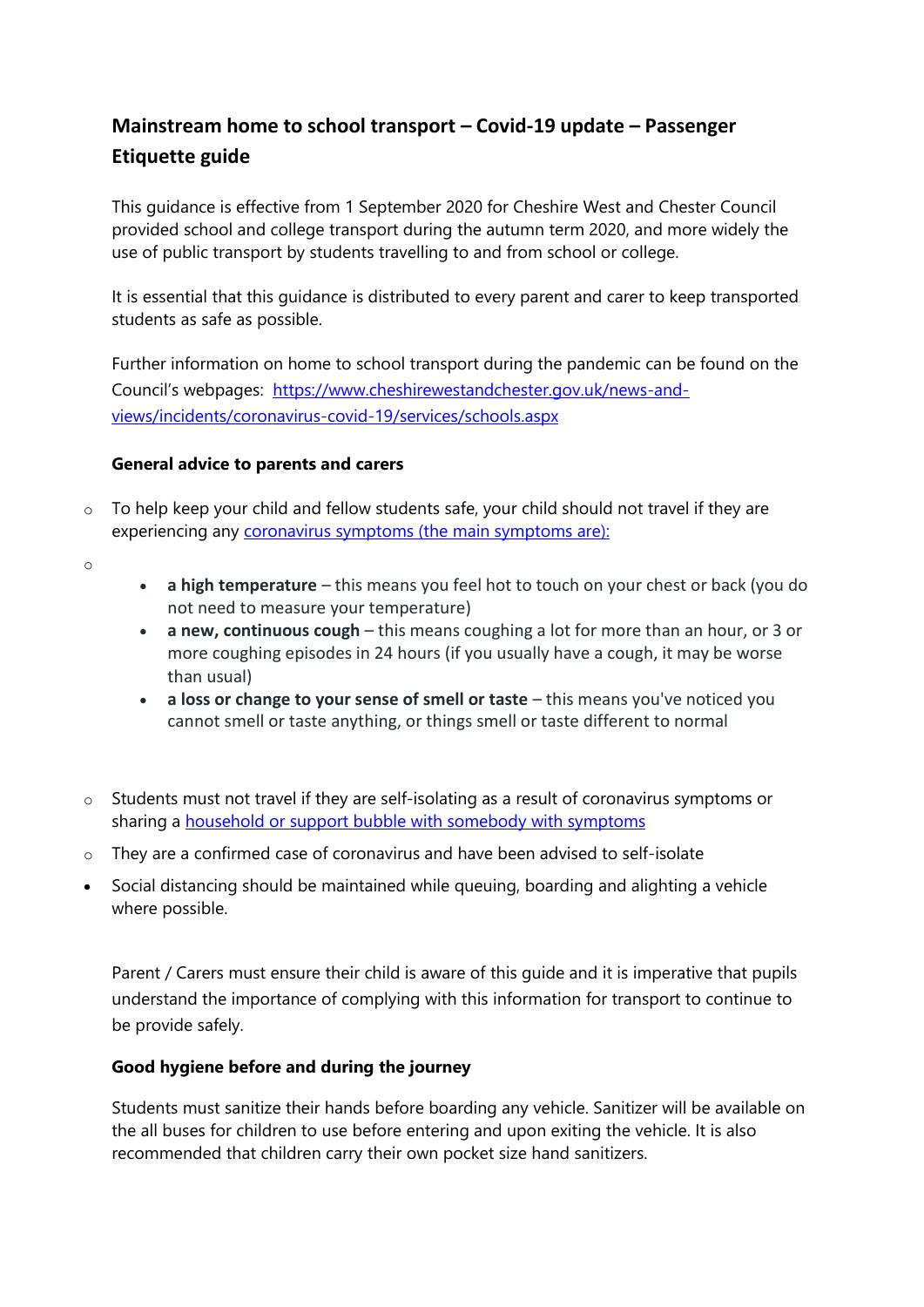Your child should be made aware of the need for good hygiene e.g. if sneezing or coughing use a tissue – used tissues must not be left on the vehicle and should be put in a covered bin after use.

All children must be aware of the 'catch it, bin it, kill it' approach. Parent / carers are asked to ensure pupils carry tissues on home to school transport. These will need to be disposed of in a covered bin as soon as possible.

Transport operators are required to clean frequently touched surfaces after each journey and carry out enhanced cleaning at the end of each day.

Transport operators must ensure good ventilation of fresh air wherever possible by keeping windows or roof lights open.

## **Face coverings**

It is now the law that children and young people aged 11 and over must wear a face covering on public transport.

- o A local decision has been taken in conjunction with the Council's Public Health Team that requires all students, of all ages, to wear face coverings on mainstream home to school transport.
- o In line with the guidance, exemptions do apply such as for those pupils who are unable to safely wear/ use a face covering.
- o **Face coverings are not mandated for pupils travelling on Special Education Needs (SEN) transport.**

There are exceptions for passengers not to wear face-covering if they fall into the following categories:

- Very young children (defined as those children aged 3 and below)
- Pupils attending school and who are eligible under the Special Educational Needs (SEN) criteria of the Home to School Transport policy[https://www.cheshirewestandchester.gov.uk/documents/education-and](https://www.cheshirewestandchester.gov.uk/documents/education-and-learning/schools/school-transport/school-and-college-transport/home-to-school-transport-policy-and-appendicies/guidance-notes/guidance-note-sen-transport-may-2016.pdf)[learning/schools/school-transport/school-and-college-transport/home-to-school](https://www.cheshirewestandchester.gov.uk/documents/education-and-learning/schools/school-transport/school-and-college-transport/home-to-school-transport-policy-and-appendicies/guidance-notes/guidance-note-sen-transport-may-2016.pdf)[transport-policy-and-appendicies/guidance-notes/guidance-note-sen-transport-may-](https://www.cheshirewestandchester.gov.uk/documents/education-and-learning/schools/school-transport/school-and-college-transport/home-to-school-transport-policy-and-appendicies/guidance-notes/guidance-note-sen-transport-may-2016.pdf)[2016.pdf](https://www.cheshirewestandchester.gov.uk/documents/education-and-learning/schools/school-transport/school-and-college-transport/home-to-school-transport-policy-and-appendicies/guidance-notes/guidance-note-sen-transport-may-2016.pdf) .
- Those with respiratory illnesses, as diagnosed and treated by medical professionals.
- Exemption cards are available at: [https://www.gov.uk/government/publications/face](https://www.gov.uk/government/publications/face-coverings-when-to-wear-one-and-how-to-make-your-own)[coverings-when-to-wear-one-and-how-to-make-your-own](https://www.gov.uk/government/publications/face-coverings-when-to-wear-one-and-how-to-make-your-own) 
	- A face-covering is defined as:

 *"Face coverings are not the same as face masks. It is important that people do not use medical grade PPE masks to ensure these remain available for frontline staff. These face*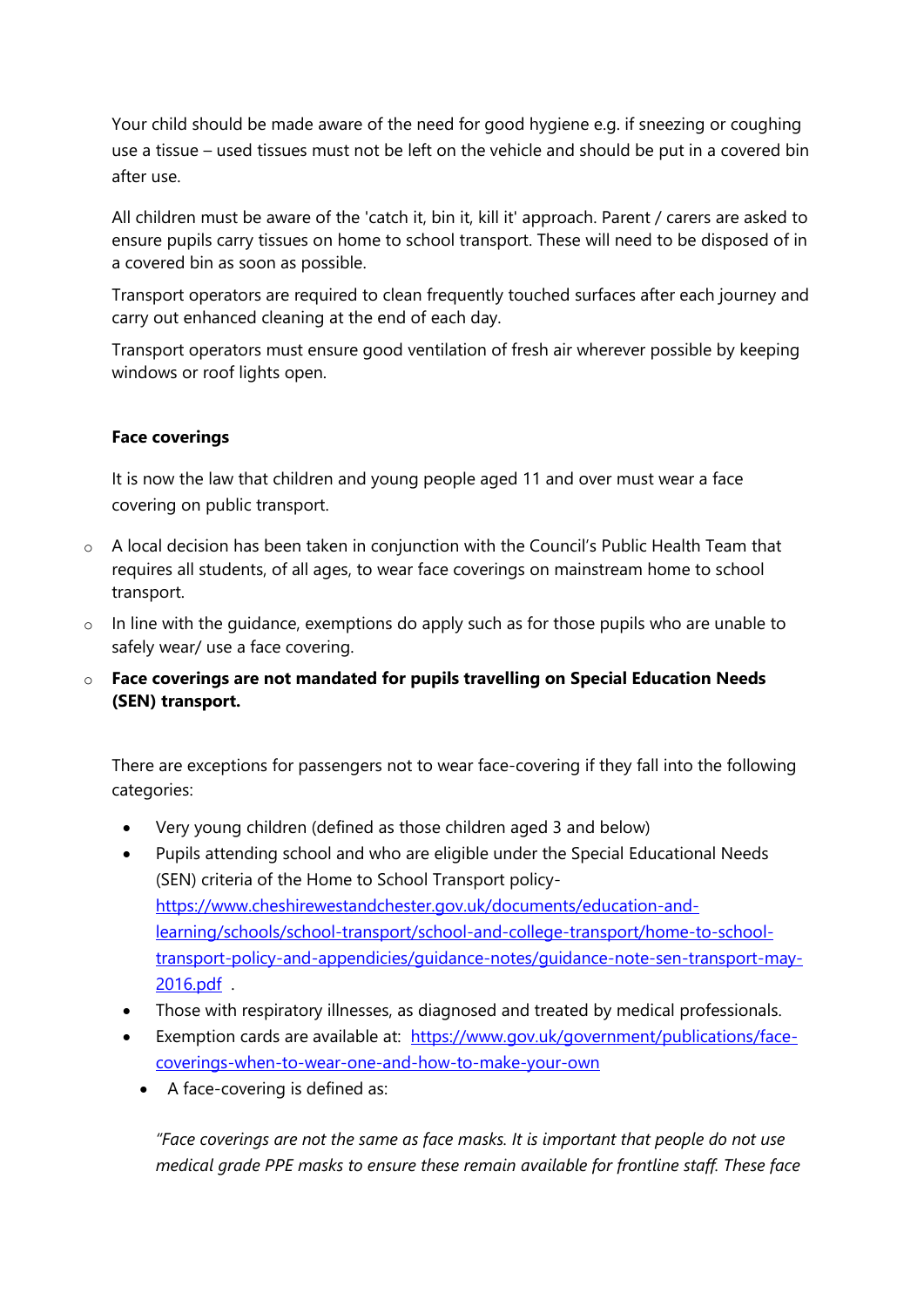*coverings should cover the mouth and nose while allowing the wearer to breathe comfortably and can be as simple as a scarf or bandana that ties behind the head to give a snug fit."*

For further information on making a face covering follow: [https://www.gov.uk/government/publications/how-to-wear-and-make-a-cloth-](https://www.gov.uk/government/publications/how-to-wear-and-make-a-cloth-facecovering)

[facecovering](https://www.gov.uk/government/publications/how-to-wear-and-make-a-cloth-facecovering) 

 Students should wash their hands or use hand sanitizer before putting on their face covering and after taking it off.

The Council believe this in an appropriate approach, because:

- the overall risk to children and young people of serious illness as a result of coronavirus (COVID-19) is very low
- they do not mix with the general public on those journeys
- home to school transport often carries the same group of children and young people on a regular basis, and they may also be together in school or college
- the predictability of home to school transport will allow for planning so that protective measures can be put in place (such as track and trace).

## **Social distancing prior to boarding and alighting buses**

Pupils should be aware of the need to social distance while waiting for the bus to arrive in the morning.

Pupils are required to load the vehicle in bus stop order, from back to front, in the morning. Children must return to the seat they chose to sit in the afternoon as this will be classified as your allocated seat.

Pupils should sit with the same constant group of children each day. This means they must board the bus and stop stated on their pass. This is imperative for 'Test and Trace' purposes.

## **For Test and Trace purposes, drivers must be able to advise who has travelled on each date by marking off pupils on their passenger list and making sure they each go to their allocated seat (i.e. the rearmost seat).**

This approach is to assist in the sharing of information with the Council's Public Health Team if a student on board is confirmed with COVID-19. If children sit in the same places, with the same people around them, **at all times**, this reduces the number of children that would have to isolate if there is confirmed case of COVID-19. i.e. – if information was not reliable then the whole vehicle could potentially have to isolate rather than a select few that have been classified as a close contact.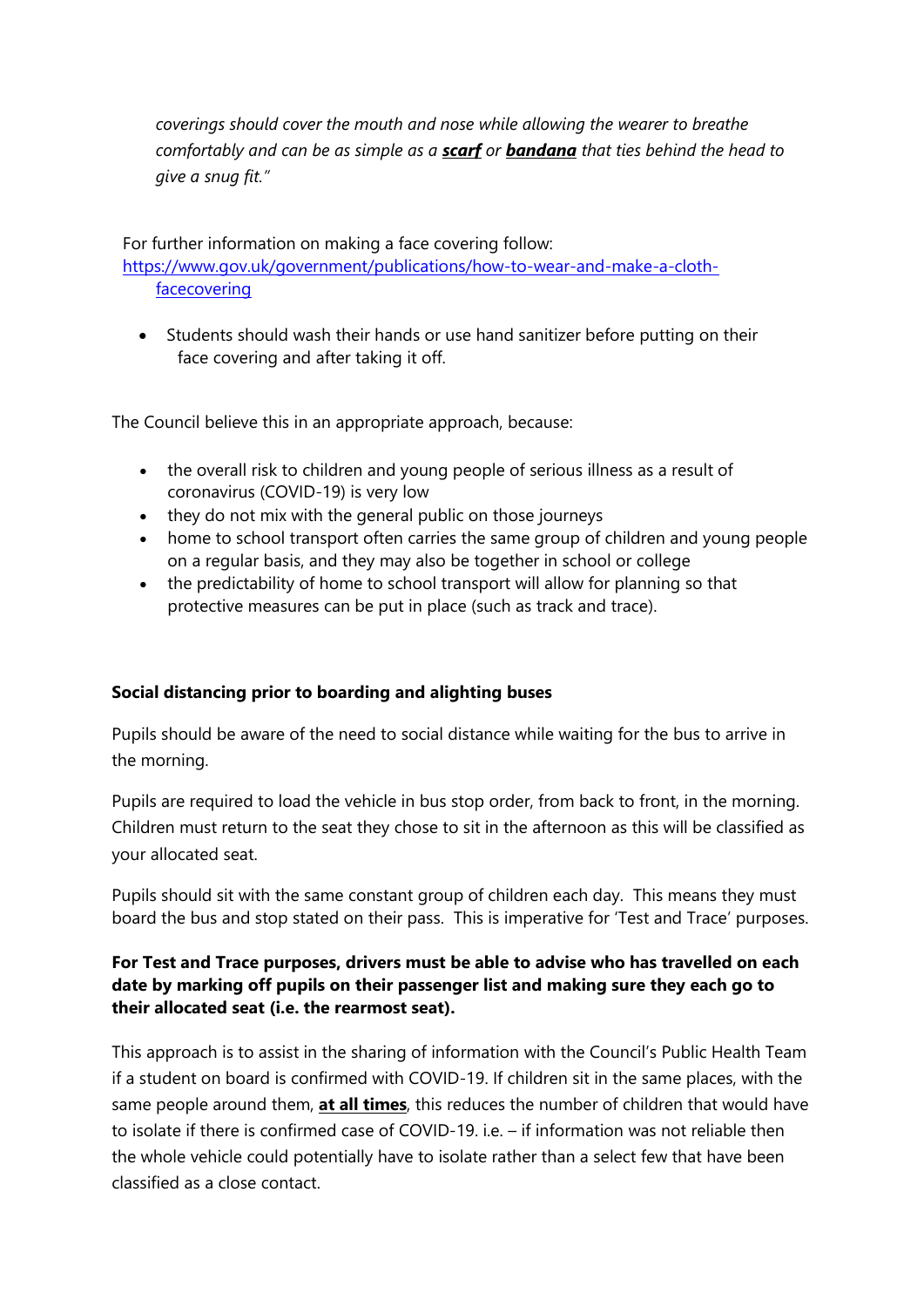Close contact means:

- direct close contacts face to face contact with an infected individual for any length of time, within 1 metre, including being coughed on, a face to face conversation, unprotected physical contact (skin to skin)
- proximity contacts extended close contact (within 1 to 2 metres for more than 15 minutes) with an infected individual
- travelling in a small vehicle, like a car, with an infected individual.

When the vehicle arrives, pupils will not be able to board as they have done previously. Pupils will need to ensure they adhere to driver instruction to allow each pupil to board individually. Pupils must use the rearmost available seat. Parent/ carers should ensure their child is aware that unfortunately sitting next to a friend is not possible at the current time. In some cases, pupils from the same household may be able to sit together where the vehicle arrangement allows it. Pupils must remain seated for the duration of the journey.

## **Arriving at school**

Once the vehicle has arrived at school, pupils must remain in their seat until the driver advises otherwise. The driver will verbally advise the student in the seat nearest the front of the bus to depart first, followed by the next nearest to the front, and so on, allowing pupils to depart whilst respecting social distancing.

The same procedure will take place for the afternoon route, with school staff assisting with social distancing prior to boarding and pupils seated so that those alighting at the first stop, sit at the front of the bus.

## **Passenger Behavioural Summary**

Passengers should wear face coverings at all times unless they are exempt from wearing one.

Passengers must not place their bags on seats to avoid other pupils sitting down.

Passenger must board the vehicle and sit next to those that are allocated to the same bus stop as them.

Passengers must not save seats for their friends, that are allocated different pick up points, as this will affect our ability to ensure the least amount of people possible isolate if there is a confirmed COVID-19 case.

Passengers must sit when there are seats available on buses (no standing is allowed).

Passengers must act in a respectful way and distance from the driver when boarding and alighting. This is to ensure continuity of drivers and sustainability of operators to carry out work.

## **Managing issues of non-compliance**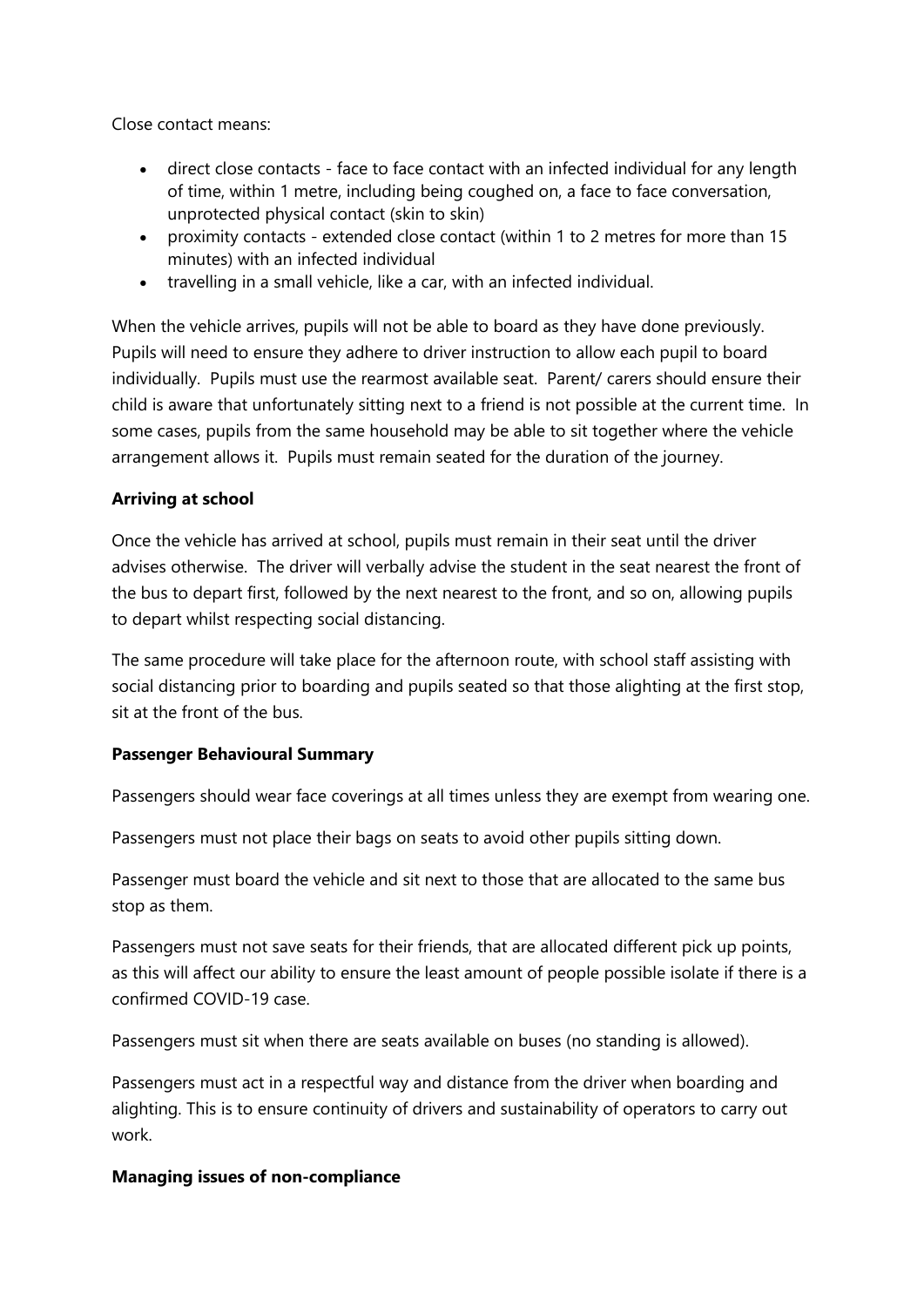Most pupils are complying with the protocols provided i.e. boarding at their stop and sitting at the rearmost seat, and wearing a face covering.

However, in a small number of cases, there has been reports of pupils moving around the bus to sit with friends, choosing to stand where seats are available, making seats unavailable by putting bags on seats and removing face coverings on the journey.

To make the journey as safe as possible for all passengers:

- In the first instance, we are reminding all parent/ carers and pupils of the need to wear a face covering, sit at the rearmost seat, board and alight as instructed by the driver and wear their face covering for the duration of the journey.
- If the driver does note issues of for example, passengers removing their face covering after boarding the vehicle, names of those pupils will be provided to the school. Schools are working in partnership with the Council's Transport Commissioning team to facilitate safe travel and pupils will be spoken to by school staff.
- If larger numbers of pupils attempt to move around the bus, stand up, or remove face coverings during the journey, drivers may be asked to turn the bus back and return to the school for support and this will affect the times of others arriving home.
- If pupils continue to refuse to comply with the above protocols, the Council's Transport Commissioning team will review the situation and take further action as necessary to facilitate safe travel.

Transport protocols are based on the latest Department for Education Home to School Transport Guidance which states:

'The [home to school travel and transport statutory guidance](https://www.gov.uk/government/publications/home-to-school-travel-and-transport-guidance) sets out our expectation that schools should promote appropriate standards of behaviour by pupils on their journey to and from school.

The [guidance for schools on returning in the autumn term](https://www.gov.uk/government/publications/actions-for-schools-during-the-coronavirus-outbreak/guidance-for-full-opening-schools#section-3-curriculum-behaviour-and-pastoral-support) sets out that schools should consider updating their behaviour policies with any new rules and policies. This may include rules relating to behaviour on the way to and from school. It also includes the consequences for poor behaviour and deliberately breaking the rules and how they will enforce those rules, including any sanctions. '

## **Summary for Parents/ Carers:**

- Please encourage children to walk or cycle to school where possible.
- Parent/ Carers must ensure that their child does not travel if they or anyone in their household has symptoms of coronavirus (COVID-19).
- Parent/ Carers to ensure that their children understand any arrangements for queuing for and getting on home to school transport, and where they should sit in the vehicle.